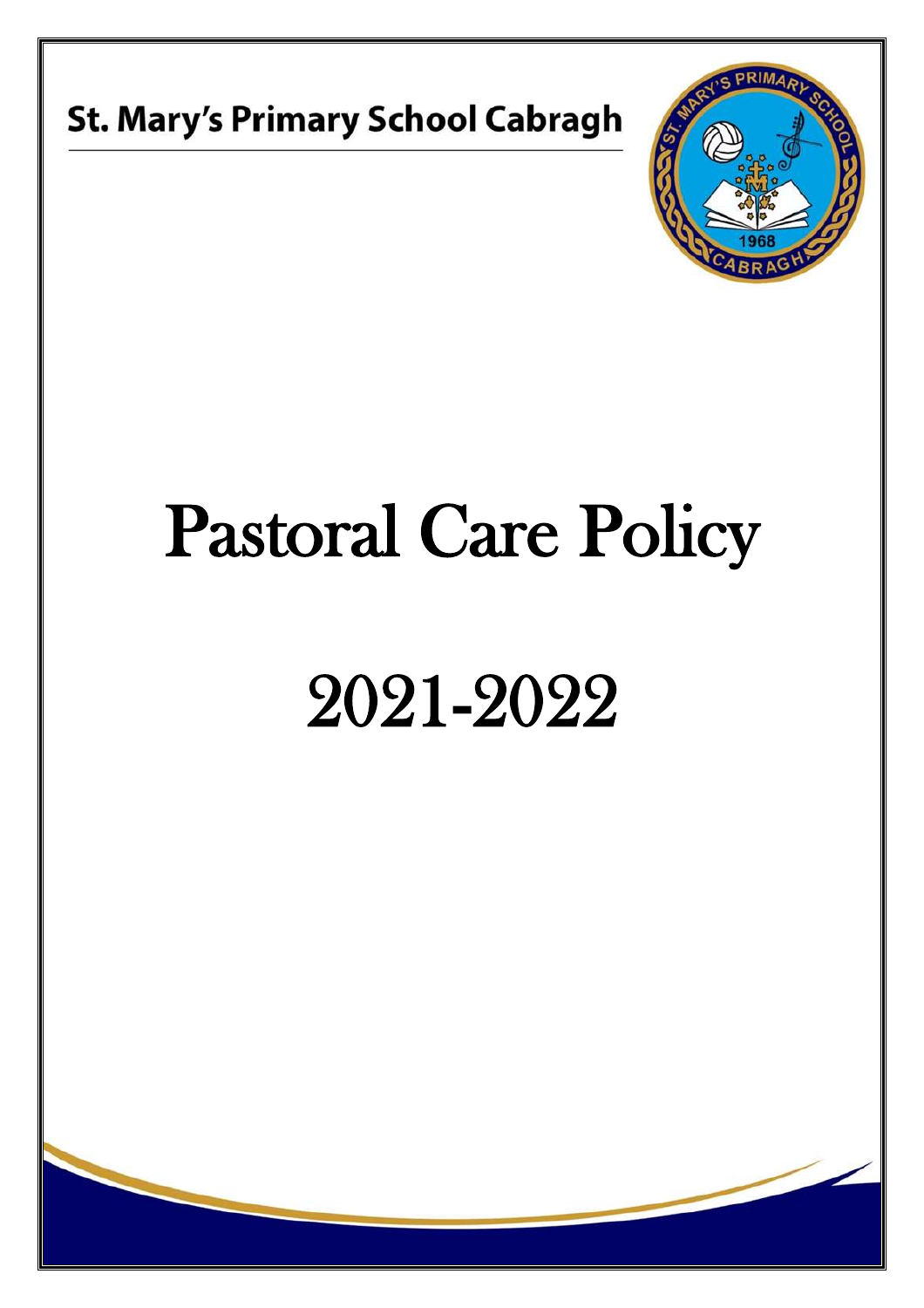#### **RATIONALE**

Society today presents children with many challenges, socially, emotionally, physically, academically and morally, they encounter many difficulties. Peer pressure, child abuse, low self esteem and media influences have become more prevalent. Pastoral care in St. Mary's Primary School is a priority. It is acknowledged as playing a crucial role in the development of the ethos in the school. This ethos is based on Catholic Christian values with emphasis on the intellectual, moral, emotional and spiritual development of each pupil.

### **AIMS**

It will be our aim in St. Mary's Cabragh to ensure that the children:-

- Develop a sense of worth, uniqueness and self-esteem.
- Develop an understanding of themselves as individuals, recognising their strengths and areas for improvement, their personal qualities, their attitudes and values.
- Develop good communication skills.
- Achieve to the best of their ability.
- Feel safe within the school environment.
- Understand and practice acceptable behaviour.

Provision will be made throughout the school, to enhance the progressive development needs of pupils. Teachers will be aware that all children are different and their needs differ.

#### **TEACHERS will need:-**

- To have a clear vision of the school, what it means for them, for the children and for the community.
- To promote a caring environment where pupils learning is related to the child's individual needs and ability.
- To continuously develop their professionalism.
- To be aware of the background of the children.
- To build up relationships where children can feel happy and content and be able to approach the teacher if necessary.
- To realise that not all children come from happy, caring homes.

#### OTHER ADULTS in the school

(The secretary, caretaker, bus drivers, classroom assistant & cooks etc.)

- Need to understand the ethos of the school and be in agreement with it.
- Work with the teachers to promote a caring attitude.
- Treat children with respect and generally treat them as they themselves would like to be treated.

### **RESPONSIBILITIES & ROLE IN OUR PASTORAL CARE SYSTEM**

Mrs Louise Quinn (Principal) Miss Lauren Cush - Designated Teacher for Child Protection Mrs Donna Quinn - Deputy Designated Teacher for Child Protection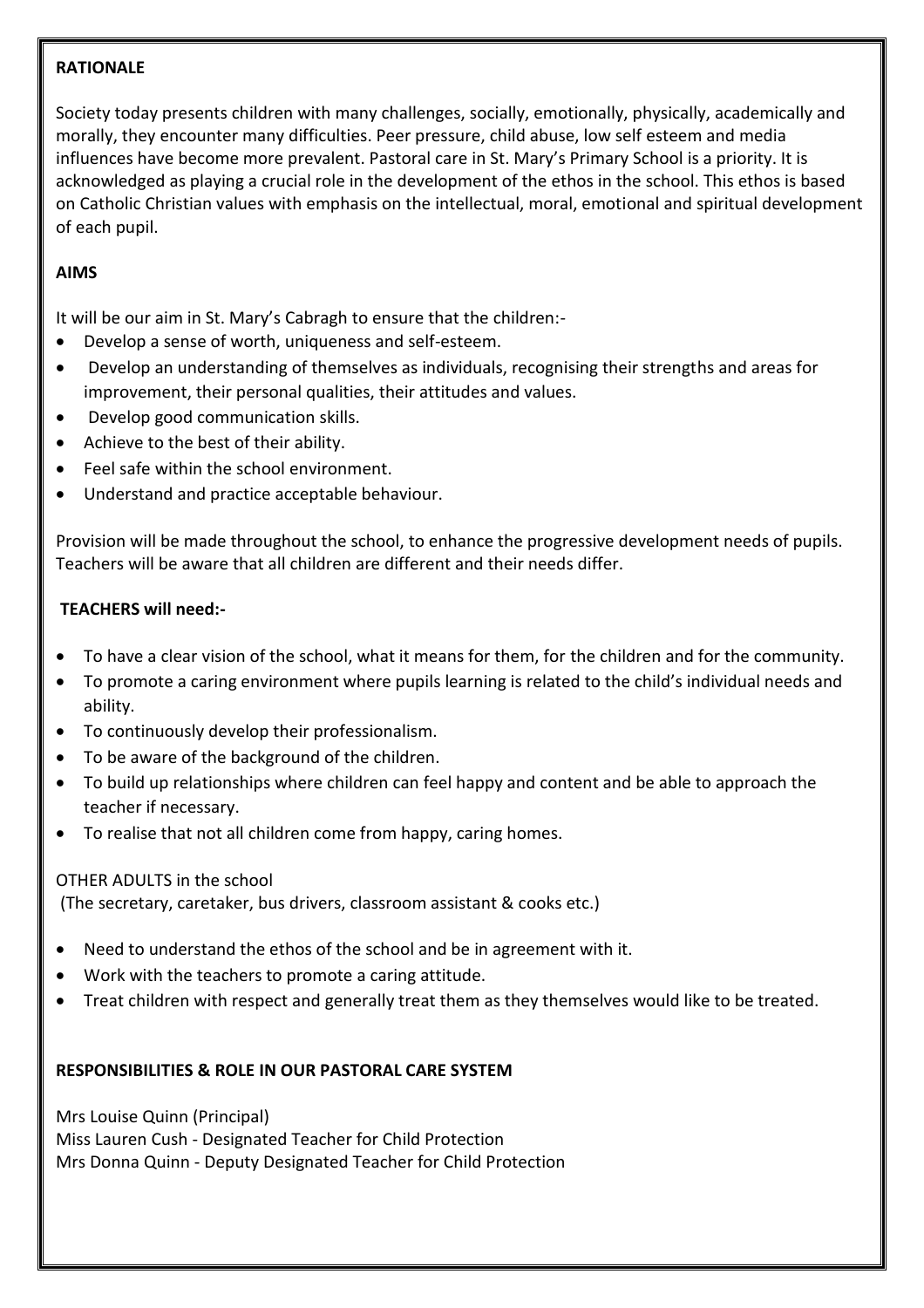### **ALL OTHER MEMBERS OF STAFF**

Responsibilities will include:-

- General Discipline
- Planning and Teaching Personal Development & Mutual Understanding
- Liaising with colleagues, parents and external agencies.
- Monitoring & recording academic and social performance of pupils.
- Knowing all pupils' aspirations, goals and personal targets.
- Counselling individual pupils and groups.
- Preparing and compiling progress reports.
- Advising on curricular issues.

A range of Pastoral Care activities will be catered for in our school.

The Pastoral dimension of our school is something which should be clearly evident in every aspect of school life, whether it be in the classrooms, on the corridors, in the playground or even discipline procedures. It is important that we should treat others as we would like to be treated.

The school is a community, an extension of family where everyone is working not only for themselves but for each other. Parents are always welcome and their views are always respected and it is important we let out parents know that we welcome them. While there are times set aside each year for planned visits, parents will be constantly reminded that they are welcome to visit (or telephone if it is more convenient). Parents too must be made aware of the position of the teacher. School life is very much a partnership. There must be a strong bond between teacher, pupil and parent.

The school is also part of the wider community and from time to time we will be depending on the community to assist us. Visits from the doctor, the nurse, the psychologist, the fireman or safety advisers will be part of the school life. Good relations will be built up with neighbouring schools and links will be made with health and welfare agencies.

It is hoped to encourage older children to help and care for younger children in the school and encourages the children to be helpful, co-operative and sympathetic to the needs of others. The school will be kept clean and tidy and the children will be encouraged to do their best to help.

Classrooms should be neat, clean and colourful and have children's work displayed. At all times every effort will be made to be fair in our approach to discipline and be ready to reward when appropriate.

### **CHILD PROTECTION PROCEDURES**

- 1. Children should be listened to and taken seriously.
- 2. In any incident the child's welfare is paramount. This overrides all other considerations.

3. A proper balance must be struck between protecting children and respecting the rights and needs of parents and families. Where there is a conflict the child's interests must come first.

With this in mind we have appointed Miss Lauren Cush as Designated teacher. In her absence, her role will be undertaken by Mrs Donna Quinn (Deputy Designated Teacher) and Mrs Louise Quinn (School Principal)